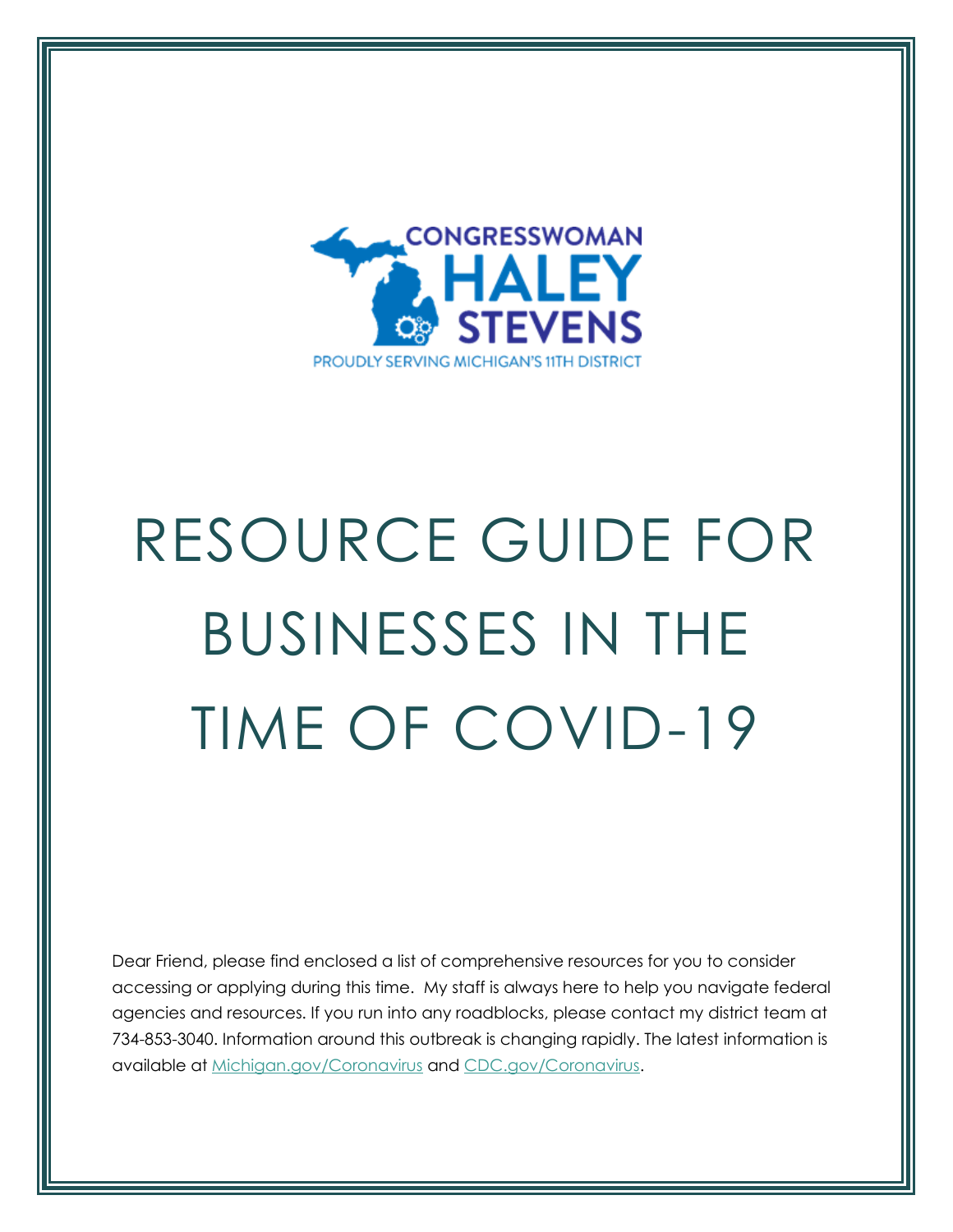## U.S. SMALL BUSINESS ADMINISTRATION ECONOMIC INJURY DISASTER LOANS

Governor Gretchen Whitmer formally requested the U.S. Small Business Administration (SBA) to issue an Economic Injury Disaster declaration for the state. As of March 19, 2020, the SBA has declared Michigan an eligible disaster area and Economic Injury Disaster Loans (EIDL) are available.

You may apply for an EIDL loan here:<https://disasterloan.sba.gov/ela/>

Applicants may also call SBA's Customer Service Center at (800) 659-2955 or email [disastercustomerservice@sba.gov](mailto:disastercustomerservice@sba.gov) for more information on SBA disaster assistance.

For additional information or to obtain help preparing the loan application please contact the Michigan SBA Offices in Detroit at 313.226.6075 or by visiting their website: <https://www.sba.gov/offices/district/mi/detroit>

More information regarding the Economic Injury Disaster Loan program can be found here[:](https://www.sba.gov/page/guidance-businesses-employers-plan-respond-coronavirus-disease-2019-covid-19?fbclid=IwAR0R27ScsLr5z92aZz1Lzj5q5ZwX6YmVmmMCqzAQIpfadqgQ2de26yQ_OdA) <https://www.sba.gov/page/coronavirus-covid-19-small-business-guidance-loan-resources>

*See FAQ on SBA Disaster Loans on page 7.* 

# NATIONAL RESOURCES:

The U.S. Chamber of Commerce has information on resources and ways individuals, or businesses, can seek assistance. For more information, please visit: <https://www.uschamber.com/coronavirus> or contact: 1-800-638-6582.

The U.S. Chamber of Commerce has a small business resource guide that features technology tools, employer guidance, business strategies and more as you navigate through this challenging time. For more information, please visit: [https://www.uschamber.com/co/small-business-coronavirus.](https://www.uschamber.com/co/small-business-coronavirus)

The National Main Street program has resources for small business and offers community support for those impacted by COVID-19. For more information, please visit: <https://www.mainstreet.org/howwecanhelp/resourcecenter/covid19resources> or contact 312-610-5613.

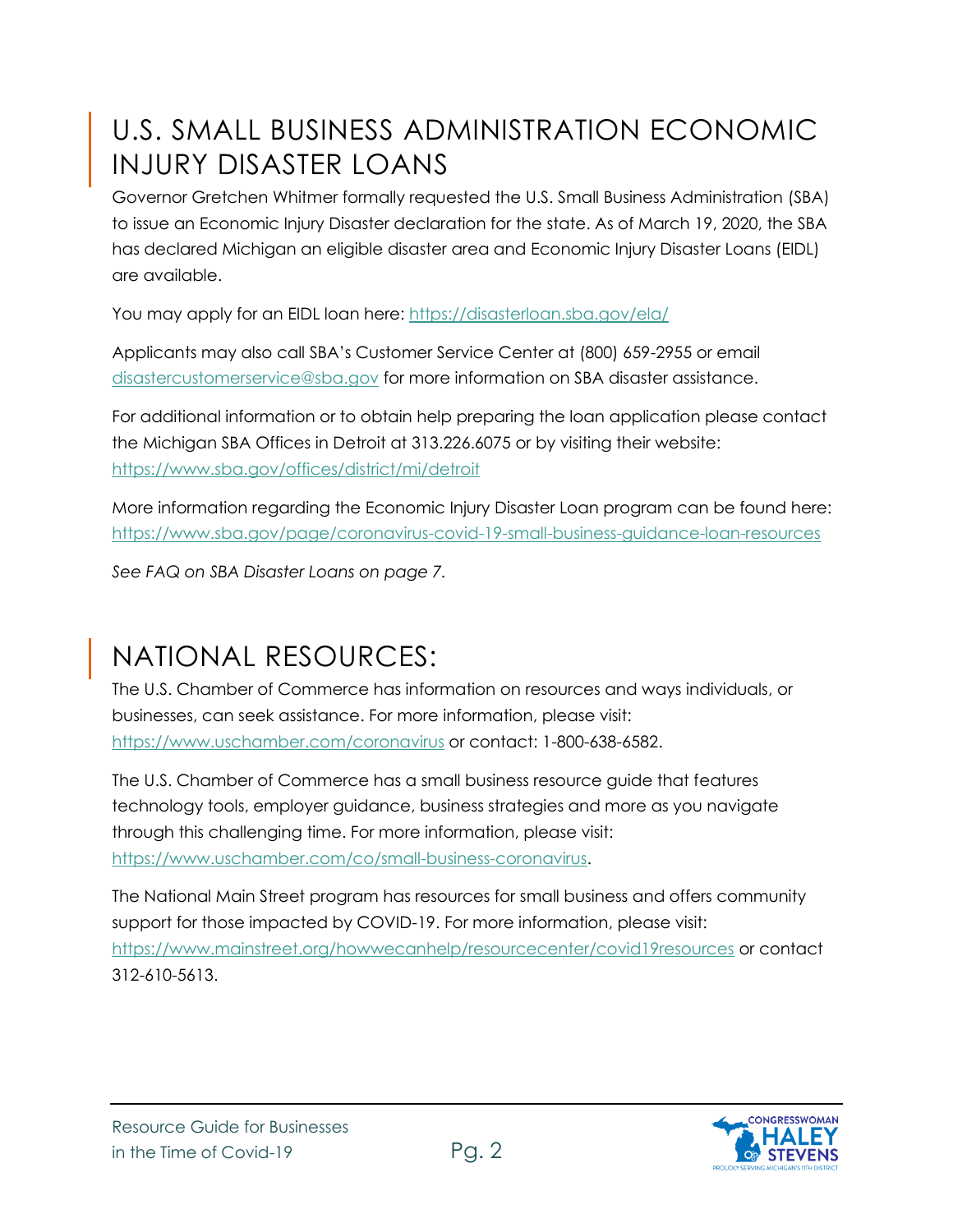# STATE AND LOCAL RESOURCES:

The Small Business Association of Michigan (SBAM) offers information on loan opportunities, unemployment resources and more. For more information, please visit: [https://www.sbam.org/.](https://www.sbam.org/)

SBAM has also developed a comprehensive COVID-19 resource guide: [https://www.sbam.org/Resources/COVID-19-Resources.](https://www.sbam.org/Resources/COVID-19-Resources)

The Michigan Restaurant and Lodging Association (MRLA) offers COVID-19 support, videos, tax information and other useful tools to navigate business plans. Please visit: <https://www.mrla.org/coronavirus.html> or contact 800-968-9668.

The Michigan Economic Development Corporation's (MEDC) Access to Capital program provides greater availability of working capital during times of growth, change or economic uncertainty. For more information, please visit:

<https://www.michiganbusiness.org/services/access-capital/> or contact 888-522-0103.

MEDC Resources for Michigan Businesses during COVID-19 includes the Michigan Small Business Relief Program which will provide up to \$20 million in grants and loans to provide support for small businesses negatively impacted by COVID-19. Funds for the program are expected to be available no later than April 1, 2020. For more information please visit: <https://www.michiganbusiness.org/about-medc/covid19/> or call 888.522.0103.

Contact your MEDC Business Development Manager for personalized support and to get connected to additional resources. You may call a Region 10 representative at 517-420- 1614.

The Michigan Small Business Development Center can also provide resources, webinars, and FAQs for small businesses impacted by COVID-19. For more information, please visit: [https://sbdcmichigan.org/small-business-covid19/.](https://sbdcmichigan.org/small-business-covid19/)

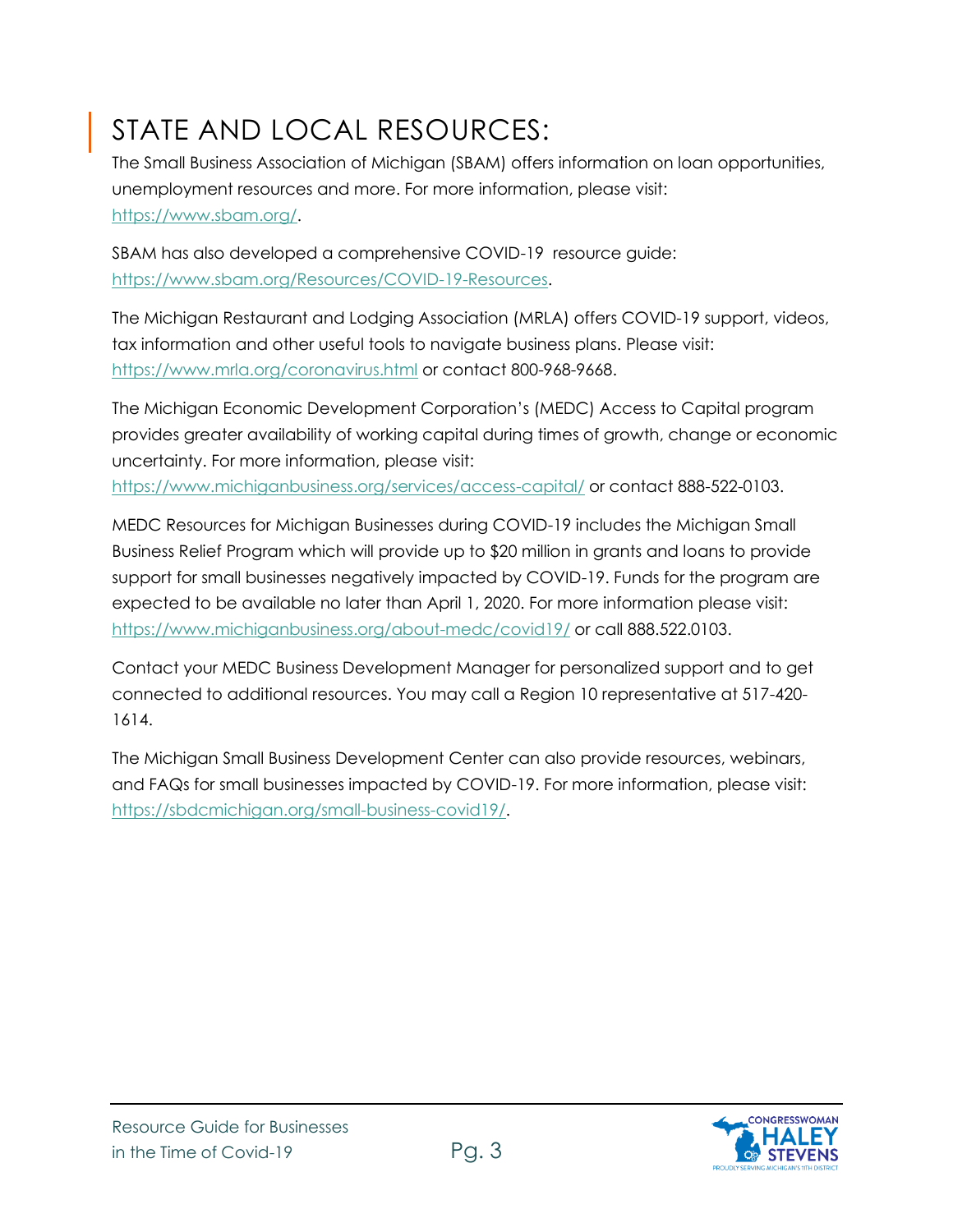## STATE GUIDANCE TO EMPLOYERS CONTEMPLATING POTENTIAL LAYOFFS

The Michigan Department of Labor and Economic Opportunity (LEO) has provided guidance to Michigan employers on how to avoid potential layoffs related to COVID-19. "We are also strongly urging job providers facing work shortages to place their employees on temporary leave as opposed to termination, so that they may remain eligible for potential federal assistance."

## Work Share

If employers are financially distressed but hope to continue operations by cutting back hours, they are encouraged to use the Unemployment Insurance Agency's (UIA) Work Share Program that allows employers to maintain employment levels and business operations during declines in regular business activity rather than laying off workers. More information about the program can be found at [www.michigan.gov/workshare.](https://gcc01.safelinks.protection.outlook.com/?url=https%3A%2F%2Flnks.gd%2Fl%2FeyJhbGciOiJIUzI1NiJ9.eyJidWxsZXRpbl9saW5rX2lkIjoxMDEsInVyaSI6ImJwMjpjbGljayIsImJ1bGxldGluX2lkIjoiMjAyMDAzMTguMTg5NDMyNjEiLCJ1cmwiOiJodHRwczovL3d3dy5taWNoaWdhbi5nb3YvbGVvLzAsNTg2Myw3LTMzNi03ODQyMV85NzI0MV84OTk4MV85MDIzMV85MDIzMy0zNTI1NDYtLSwwMC5odG1sP3V0bV9tZWRpdW09ZW1haWwmdXRtX3NvdXJjZT1nb3ZkZWxpdmVyeSJ9.6R3VD1--DLXZwkAWKXXTX5t6ATZAoNutwqIjDruB8Dk%2Fbr%2F76294532961-l&data=02%7C01%7Cvarughesel%40michigan.gov%7C4a3879e050ec444e5d2708d7cb76dd81%7Cd5fb7087377742ad966a892ef47225d1%7C0%7C0%7C637201583697596425&sdata=NH8r3k9ZOuLLc%2Bqqd92Rjup94Klo1PHsKtANZDiYPIU%3D&reserved=0)

# Temporary Leave vs. Termination

Due to the uncertainty regarding potential congressional action regarding whether and how furloughed workers will be able to access federal paid sick, family and medical leave resources, **employers are strongly urged to place employees on temporary leave and advise the worker that they expect to have work available within 120-days as opposed to termination.** There is no additional cost to employers, employees remain eligible for unemployment insurance benefits through the state, and employees may remain eligible for potential federal assistance.

Steps for employers placing employers on temporary unpaid leave:

- Do not terminate the employee specify a temporary/indefinite leave with return to work expected that is within 120 days.
- Do not create a contractual obligation to bring the employee back to work let the employee know that the situation is fluid and subject to change.
- Provide the employee with a formal Unemployment Compensation Notice which can be found here: [https://www.michigan.gov/documents/uia\\_UC1710\\_76109\\_7.pdf](https://www.michigan.gov/documents/uia_UC1710_76109_7.pdf) Employers will need to provide their Employer Account Number and Federal Identification Number.
- Communicate to the employee about their rights. Under Governor Whitmer's recent Executive Order 2020-10, workers who are placed on leave or are unable to work because they are sick, quarantined, immunocompromised or have an

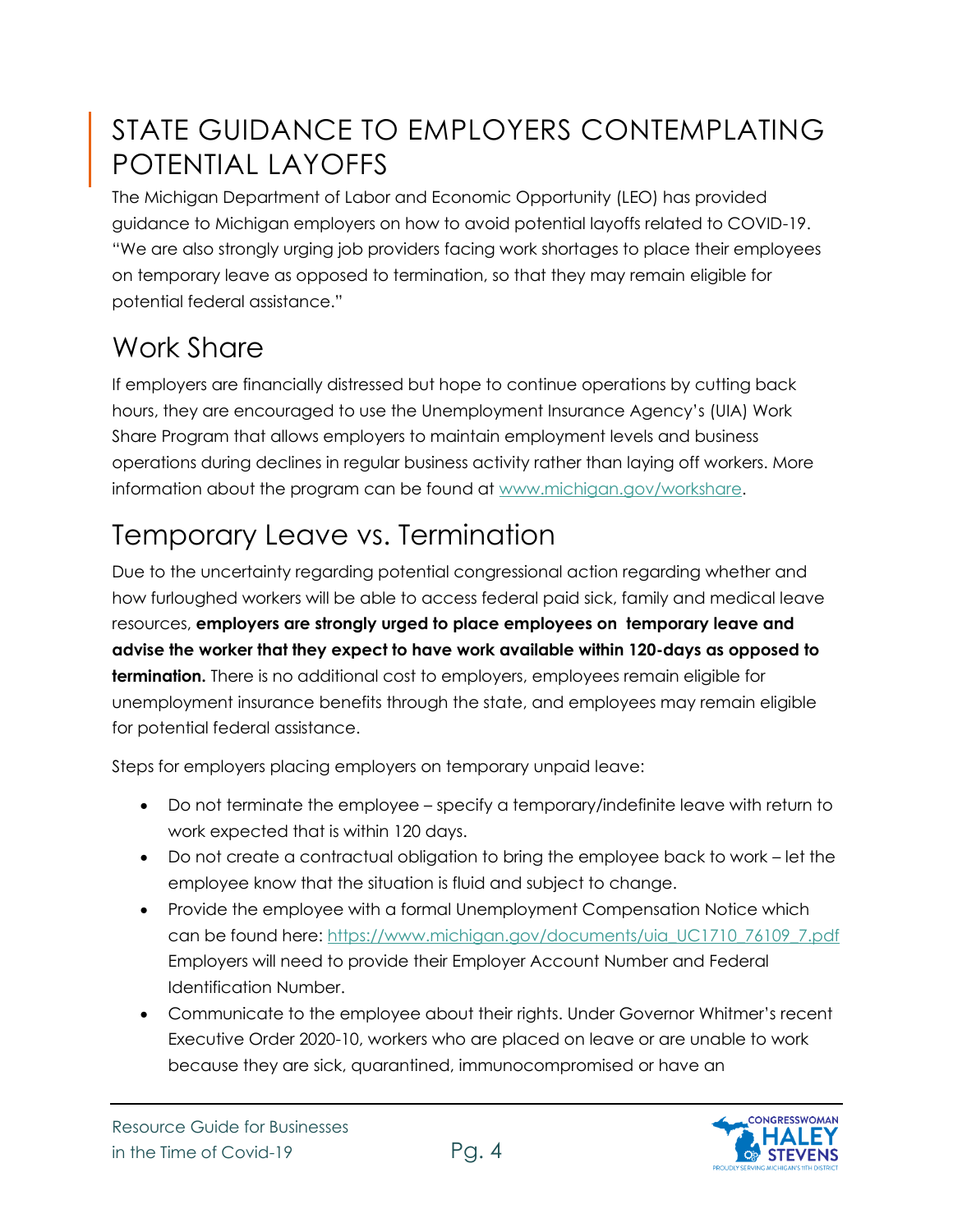unanticipated family care responsibility, are eligible for unemployment insurance benefits.

- Ensure employers are provided information on how to obtain unemployment insurance benefits.
- Get each employee's up-to-date contact information.
- Let employees know if you will be putting updated information on the entity's website or intranet, if applicable.
- Appoint a single individual (or limited number of individuals) who will field questions and communicate that information to your employees.
- Keep a tally of all questions and answers. Periodically share with employees.

The state is monitoring issues related to continued medical insurance coverage and will update accordingly.

## Elimination of Certain Unemployment Costs to Employers

Under the governor's order, an employer or employing unit must not be charged for unemployment benefits if their employees become unemployed because of an executive order requiring them to close or limit operations.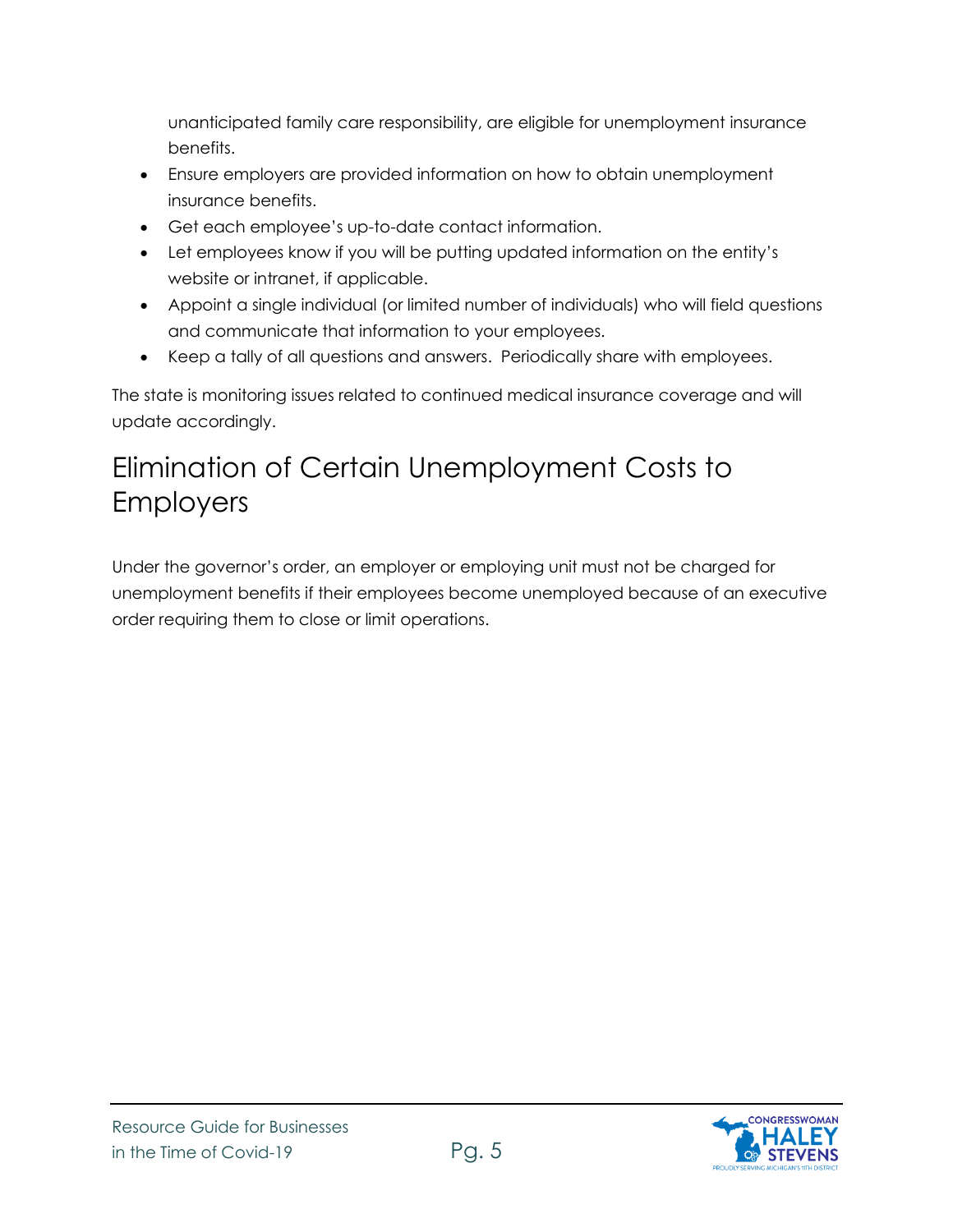# BANK ASSISTANCE INFORMATION

Several Banks have set-up contact lines to work with individuals impacted by COVID-19. If a bank is not listed below, reach-out to them to find out what they are doing to assist those affected by COVID-19. The Federal Deposit Insurance Corporation (FDIC) and the (National Credit Union Administration (NCUA) have also put out information for bankers and consumers.

FDIC:<https://www.fdic.gov/coronavirus/index.html> NCUA:<https://www.ncua.gov/>

Other banks assisting during COVID-19:

- Bank of America: [https://about.bankofamerica.com/promo/assistance/latest](https://about.bankofamerica.com/promo/assistance/latest-updates-from-bank-of-america-coronavirus)[updates-from-bank-of-america-coronavirus](https://about.bankofamerica.com/promo/assistance/latest-updates-from-bank-of-america-coronavirus)
- Capitol One:<https://www.capitalone.com/coronavirus/>
- Chase:<https://www.chase.com/digital/resources/coronavirus>
- CitiBank:<https://online.citi.com/US/JRS/pands/detail.do?ID=covid19>
- Discover:<https://www.discover.com/coronavirus/>
- Fifth Third Bank:<https://www.53.com/content/fifth-third/en/alerts/covid-support.html>
- Marcus by Goldman Sachs: 844-627-2876
- PNC:<https://www.pnc.com/en/customer-service/coronavirus-update.html>
- TCF Bank:<https://www.tcfbank.com/about-tcf/covid19>
- Truist:<https://www.truist.com/coronavirus-information>
- US Bank:<https://www.usbank.com/splash/covid-19.html>
- Wellls Fargo: [https://newsroom.wf.com/press-release/corporate-social](https://newsroom.wf.com/press-release/corporate-social-responsibility/wells-fargo-donates-625-million-aid-coronavirus)[responsibility/wells-fargo-donates-625-million-aid-coronavirus](https://newsroom.wf.com/press-release/corporate-social-responsibility/wells-fargo-donates-625-million-aid-coronavirus)